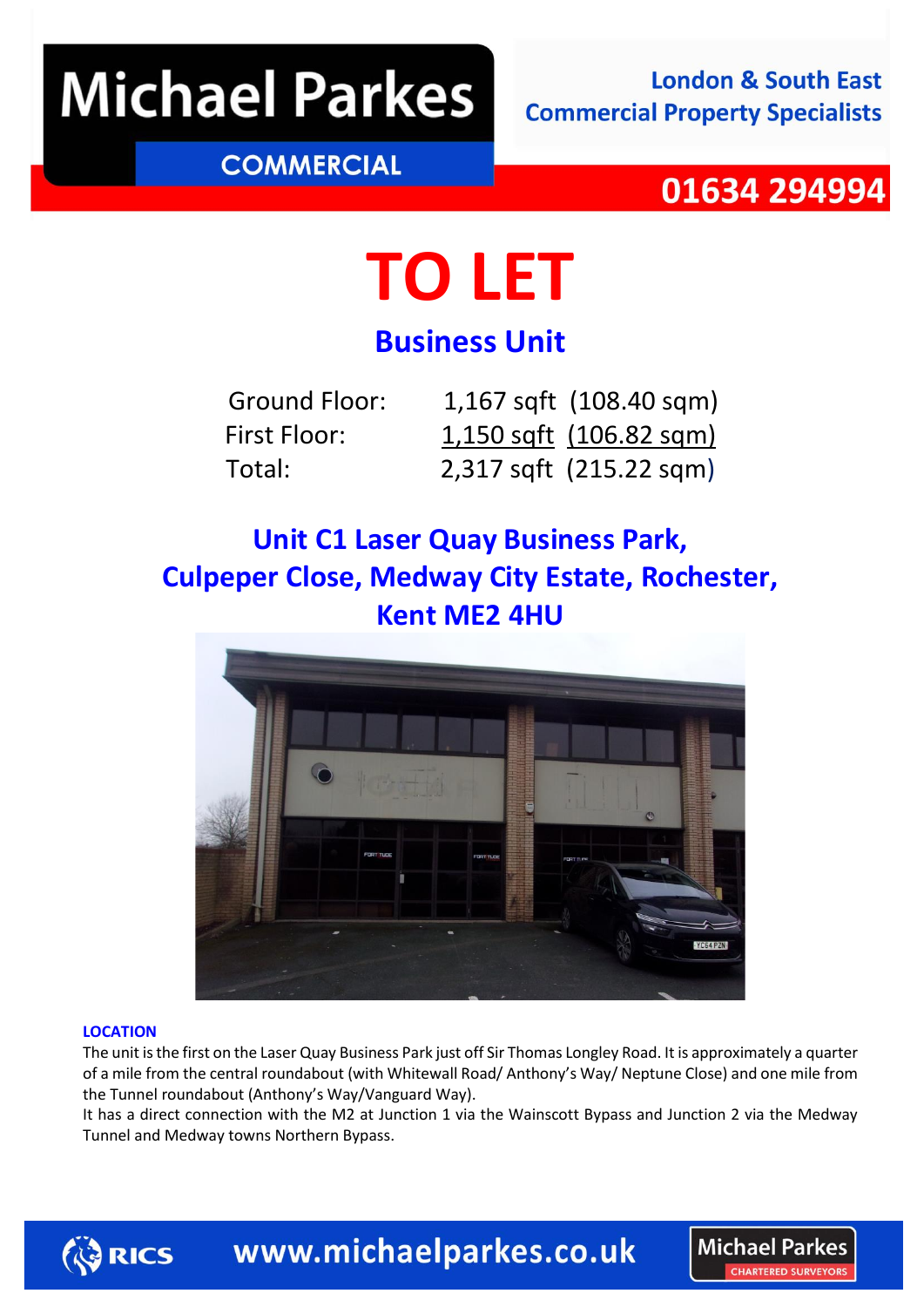### **034 29499401634 294994**





**LOCATION PLAN**



www.michaelparkes.co.uk

**Michael Parkes CHARTERED SURVEYORS**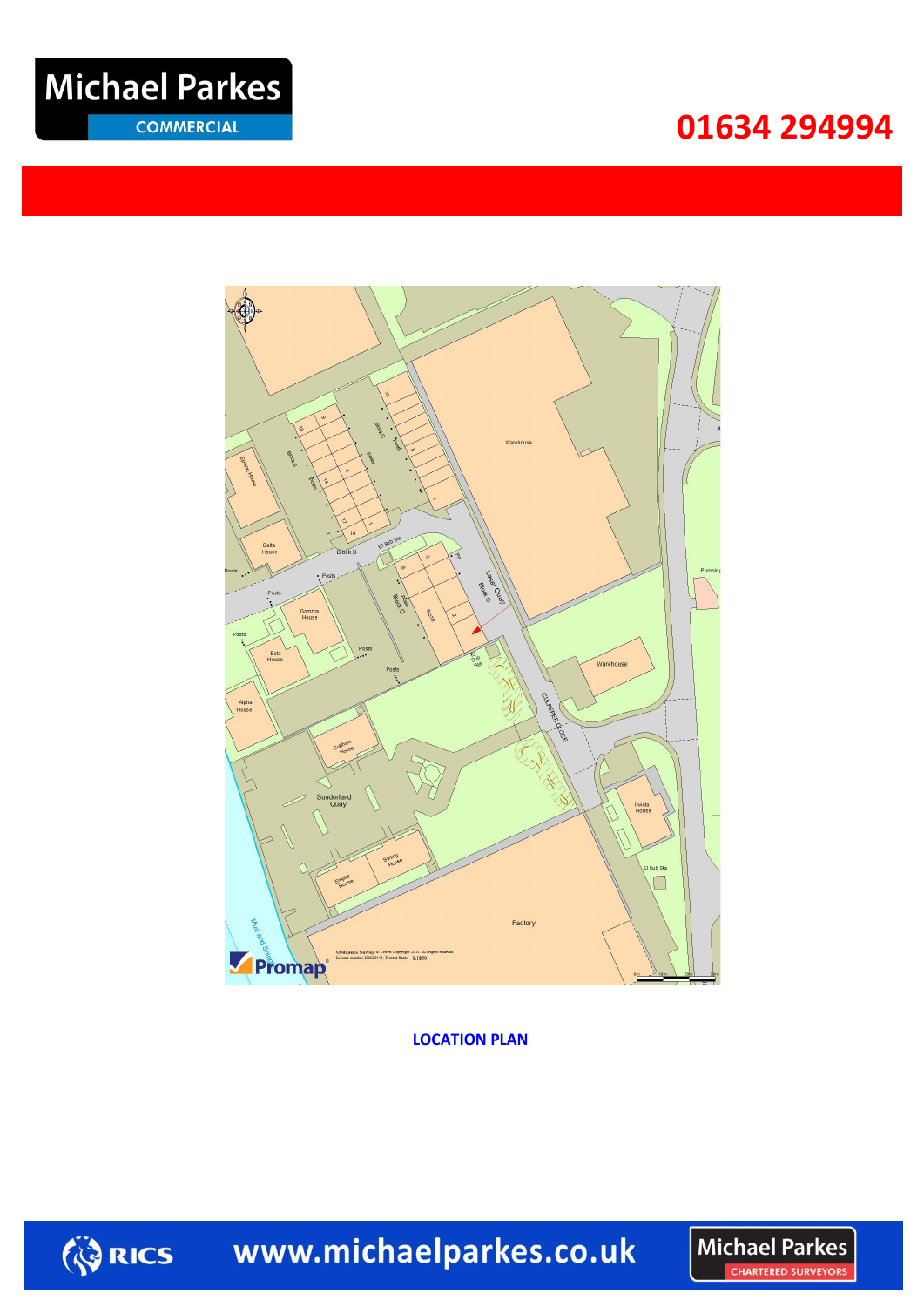## **Michael Parkes**

**COMMERCIAL** 

### **034 29499401634 294994**



#### **DESCRIPTION**

This end of terrace unit is constructed with a steel portal frame. It has a glazed front elevation with bi-fold doors for loading, brick and block flank and block party walls.

The ground floor comprises a generally open area with a ceiling height of 9'9" (2.98 m), kitchen, shower and WC. There is separate access to a hall with stairs leading to the first floor. The first floor is open plan with a headroom of 10' 3" (3.10 m) rising to 14'6" (4.44 m) at the rear.

#### **ACCOMMODATION**

All measurements are gross internal and approximate.

| Ground Floor:            | 1,167 sqft | $(108.40 \text{ sqm})$ |
|--------------------------|------------|------------------------|
| First Floor / Mezzanine: | 1,150 sqft | $(106.82 \text{ sgm})$ |
| Total:                   | 2,317 sqft | $(215.22 \text{ sqm})$ |



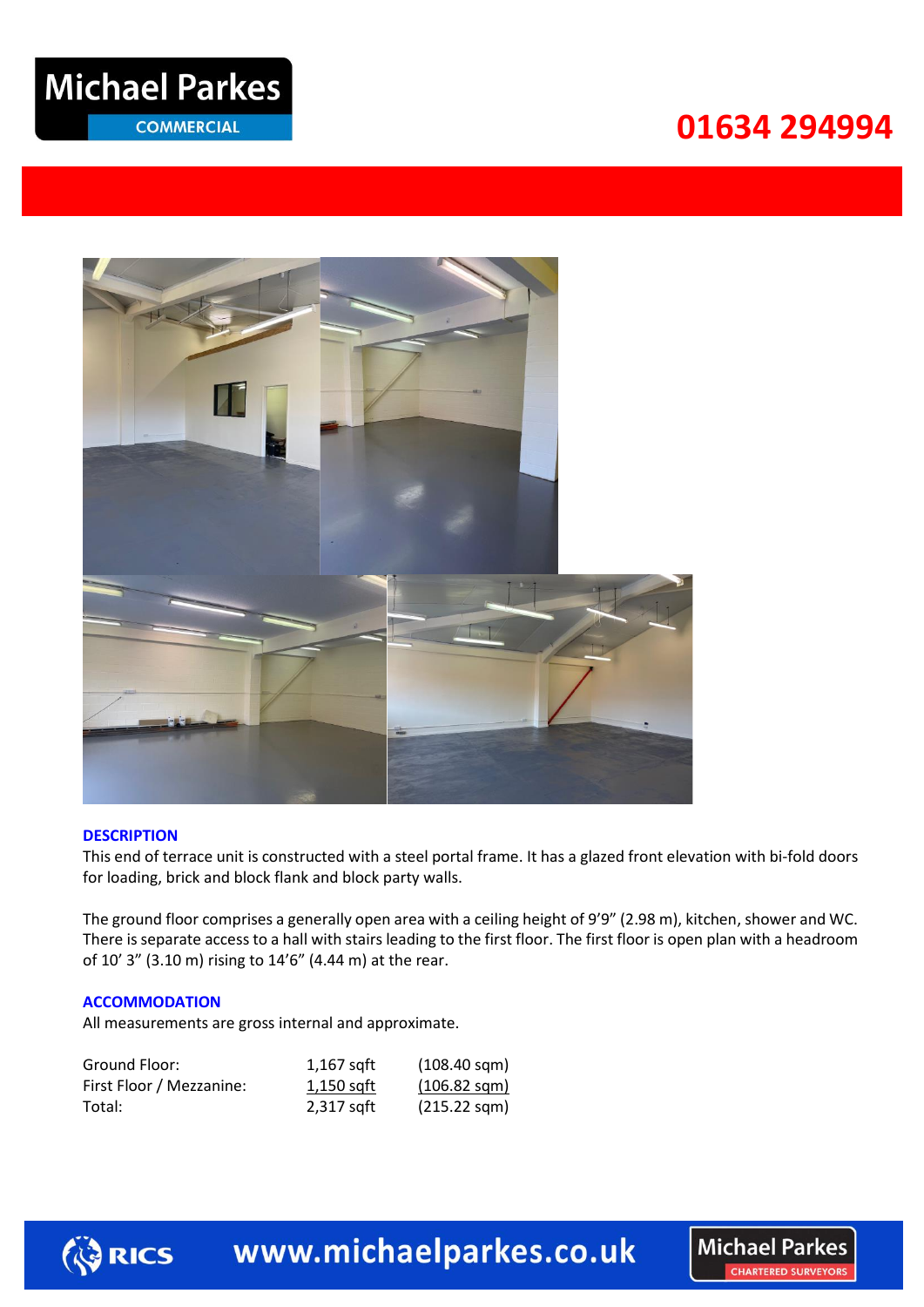

### **034 29499401634 294994**

**Michael Parkes** 

CHAPTERED SHIPVEYORS

#### **LEASE TERMS**

A new lease outside of the 1954 Act for a term to be agreed on tenants full repairing. Ideally a 5 year lease, but feel free to put an offer in.

**RENT**

£23,500 per annum

#### **ESTATE SERVICE CHARGE**

The Service Charge & Buildings Insurance is arranged by Laser Quay Industrial Management and covers the estate (external common parts). It is £317.49 per quarter incl VAT

#### **SERVICES**

Tenant to be responsible for all service costs, such as electricity, water, mains drainage and telecoms.

#### **BUSINESS RATES**

Description: Business Unit and Premises. Rateable Value: £13,500

Applicants are recommended to speak with Medway Council (01634 3322222) to establish the Business Rates Payable and whether they are eligible for any rate relief (such as the Small Business Multiplier).

#### **VAT**

Not payable on rent but payable on other charges.

#### **LEGAL COSTS**

Both parties to pay their own legal costs.

#### **VEWING**

Strictly by appointment through sole agents Michael Parkes Surveyors. Tel: 01634 294994 Contact: Denise Ford or Caprice Carter Email: [info@michaelparkes.co.uk](mailto:info@michaelparkes.co.uk) [www.michaelparkes.co.uk](http://www.michaelparkes.co.uk/) 

**ORICS**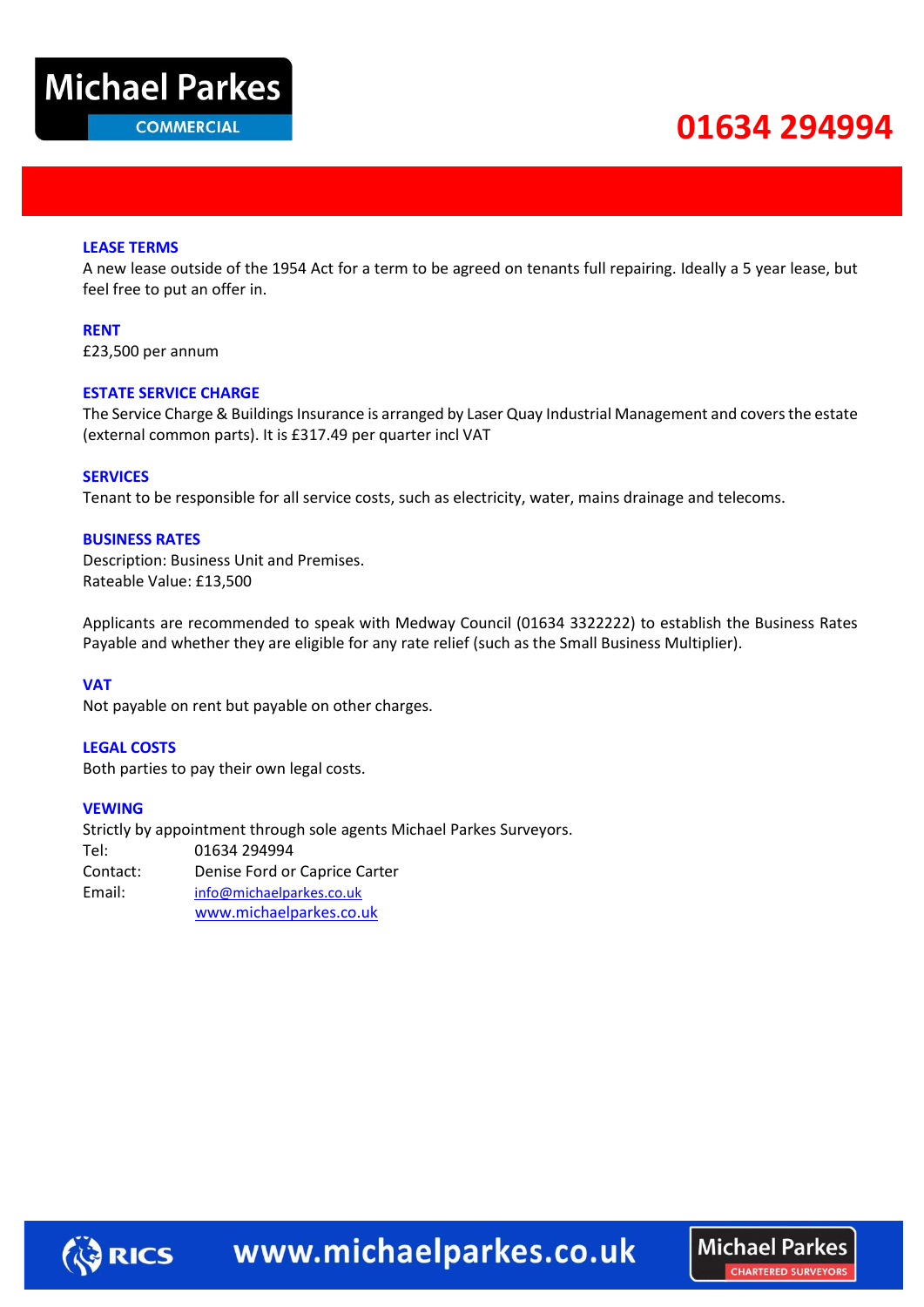

**COMMERCIAL** 

### **034 29499401634 294994**

**Michael Parkes** 

**CHARTERED SURVEYORS** 



#### **Prepared March 2021**

#### **MICHAEL PARKES CHARTERED SURVEYORS for themselves and for vendors or lessors of this property whose agents they are give notice that:**

- (i) the particulars are set out as a general outline only for the guidance of intended purchasers or lessees, and do not constitute part of, an offer or contract;
- (ii) all descriptions, dimensions, reference to condition and necessary permissions for use and occupation, and other details are given without responsibility and any intending purchasers or tenants should not rely on them as statements or representations of fact but must satisfy themselves by inspection or otherwise as to the correctness of them;
- (iii) no person in the employment of Michael Parkes Chartered Surveyors has any authority to make or give any representation or warranty whatever in relation to this property;
- (iv) all prices and rents are quoted exclusive of Value Added Tax. Any prospective tenants/purchasers should satisfy themselves by enquiry as to whether VAT is chargeable on particular properties.
- (v) Parties intending to enter into leases should seek early advice from property professionals or lawyers.